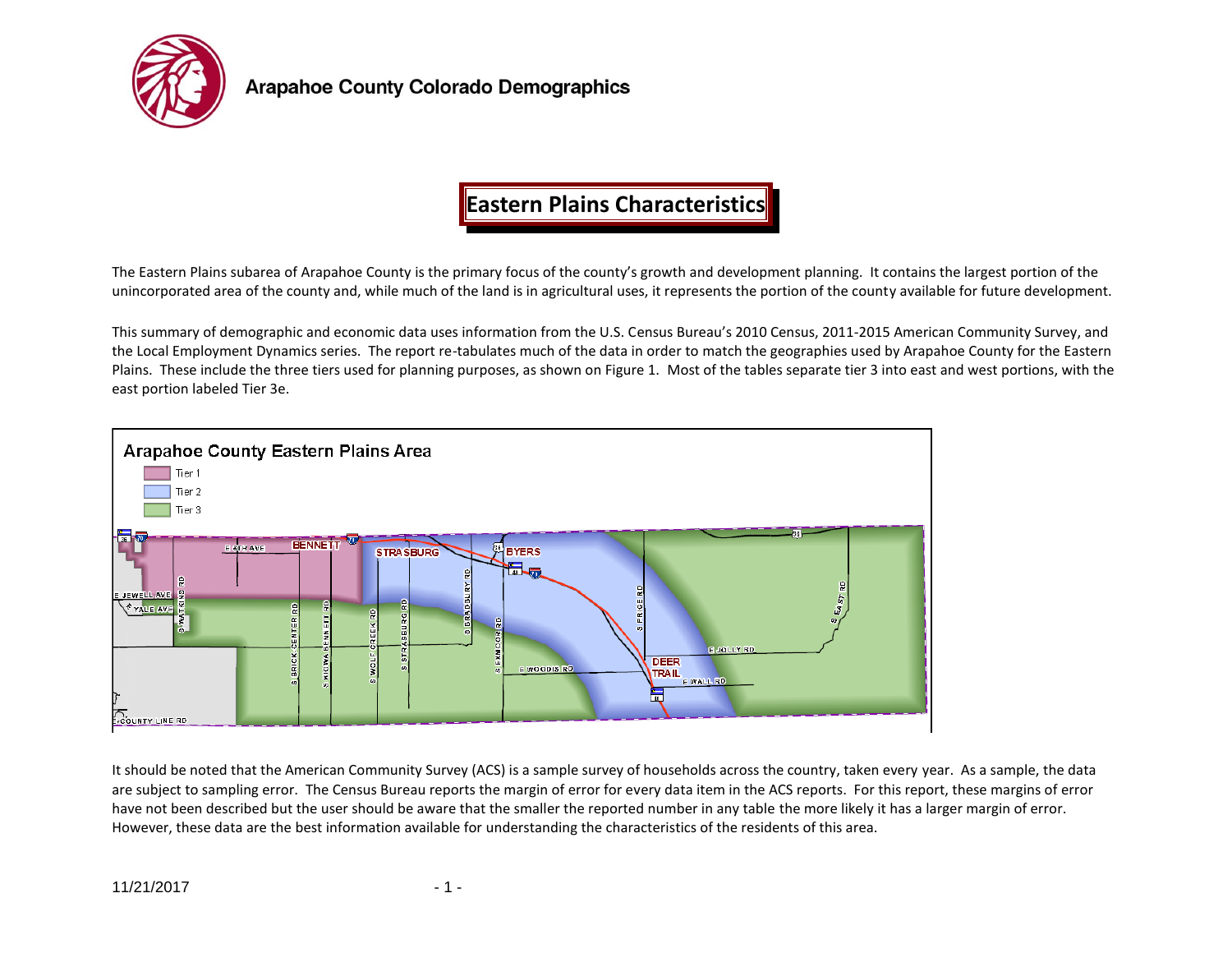

#### **Population**

The 2010 Census reported that there were 7,778 people living in the Eastern Plains. While 2000 data are not available for the same geography, the two census tracts (71.01 and 71.02) that cover the area grew by 48 percent during that decade. However, most of that growth occurred in 71.02, much of which is now within the city limits of Aurora. Tract 71.01 added less than 100 people during the 2000's.

Tier 2 had the most population in 2010 with nearly 44 percent of the total. Almost 3,000 persons lived in Tier 1, while 1,300 lived in the western portion of Tier 3. Only 73 persons lived in the far east portion of the county, shown in this report as Tier 3e.





The American Community Survey released new information in December 2016 for small geographic areas. While based on a sample of the population, the ACS does provide details about the characteristics of an area. This report uses the five-year sample collected from 2011-2015 and reported as 2015 information. Since it combines data from those five years, the totals do not directly match the 2010 Census results.

We can compare the 2015 ACS data with the 2010 ACS report (that contained data from 2006 to 2010). All of the four tiers had grown between the two reports as shown in the figure below. Tier 3 had the smallest growth, going from 1,232 to 1,239 persons. Overall the eastern plains grew by 800 people in the five years to reach a total of 8,046.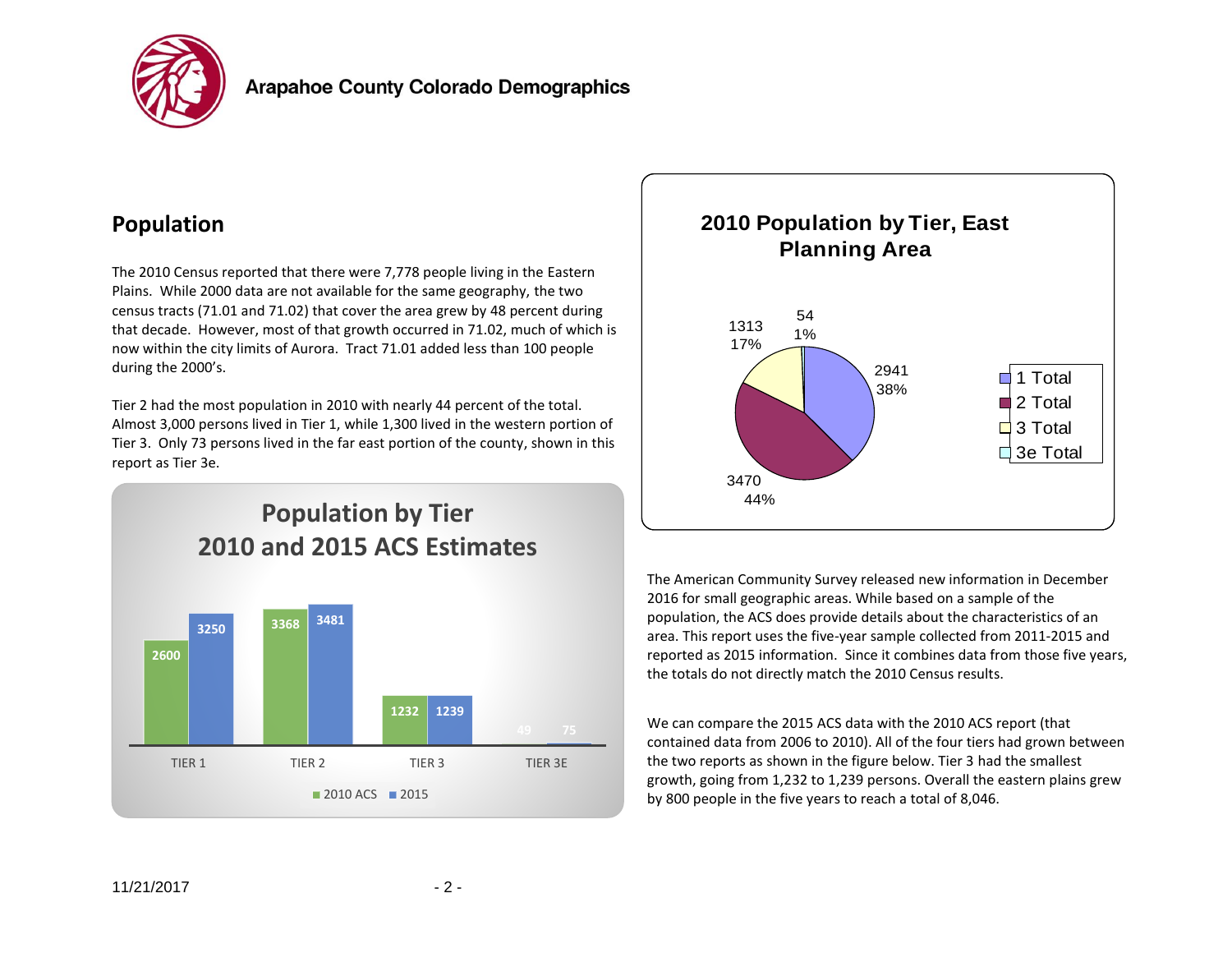

# **Age Distribution 2015 Eastern Plains**



## **Geographic Mobility**

The American Community Survey asks where the respondent was living one year ago, providing some indication of the mobility of the population. For the eastern part of the County 87 percent had not moved in the year before the survey, compared to 80 percent in the entire County. Tier 1 was more consistent with the rest of the County, having 83 percent non-movers. The other three subareas were near 90 percent. Almost all of the movers came from somewhere else in the Denver metro area (75 percent of movers).

The age distribution of the eastern plains is much older than the rest of the County. The median age in the eastern plains is 45.0 compared to the County median of 36.4 years. The chart below shows the age distribution for the eastern plains and the four tier areas. Tier 2 has the highest percentage of persons in the 45 to 64 year old group, while Tier 3e has the highest percentage of persons 65 years old and older (almost 1 in 5 persons).

## **Lived in Same House 1 Year Ago, 2015 Eastern Plains**

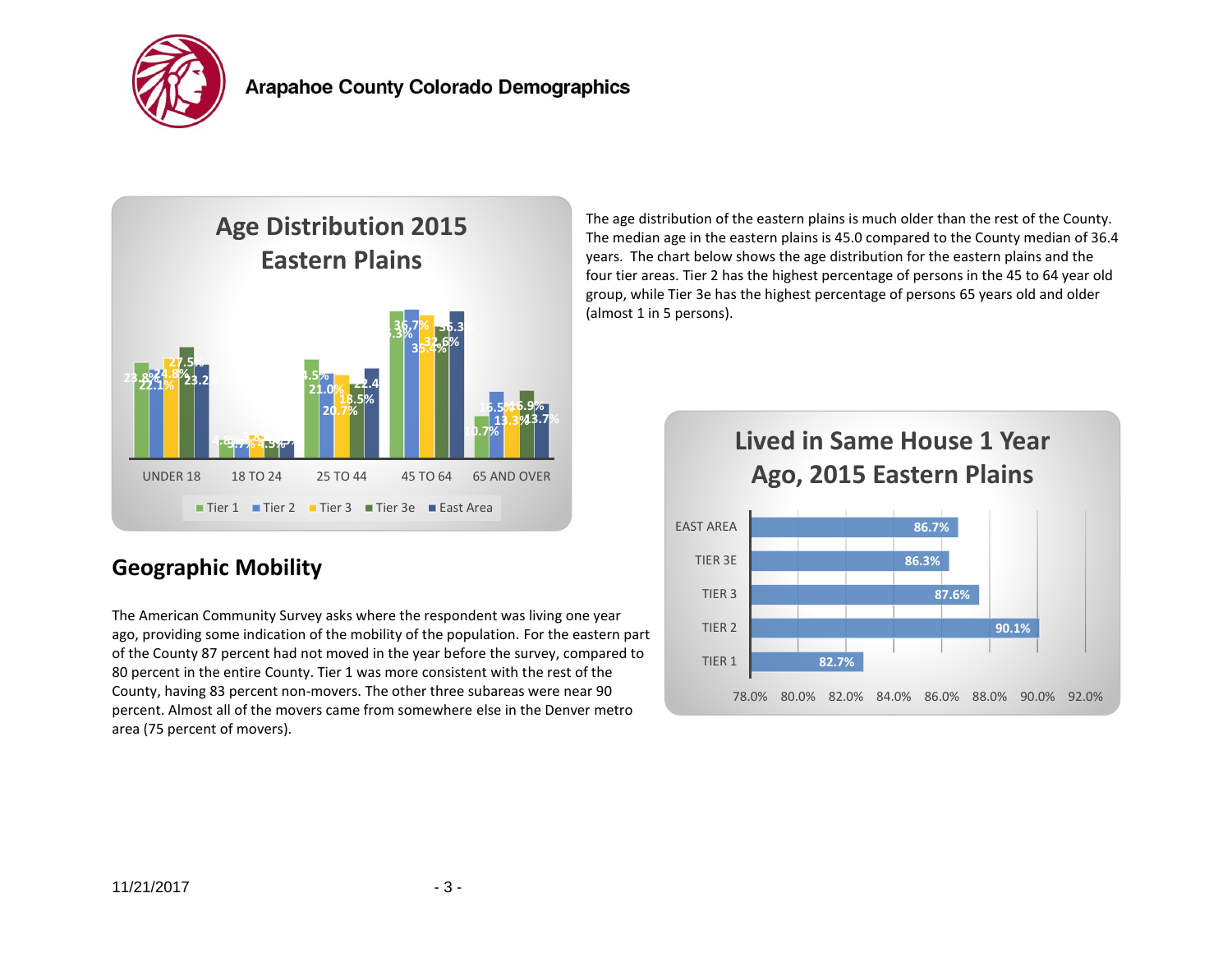



### **Households and Families**

The American Community Survey also provides details about the households within the Eastern Plains.

Of the 2,900 households in the Eastern Plains in 2015, 77 percent were families. This compares to only 66 percent in the entire county. Tier 3 had an even higher proportion of family households at 80 percent and 74 percent of the households were married couple families. Tier 3e had the highest

### **Race and Ethnicity**

In 2014, the Eastern Plains had a much higher proportion of white, non-Hispanic residents and a much lower proportion of all other groups than the County as a whole. In fact, only the Hispanic group registered at above the 1 percent level in 2015.

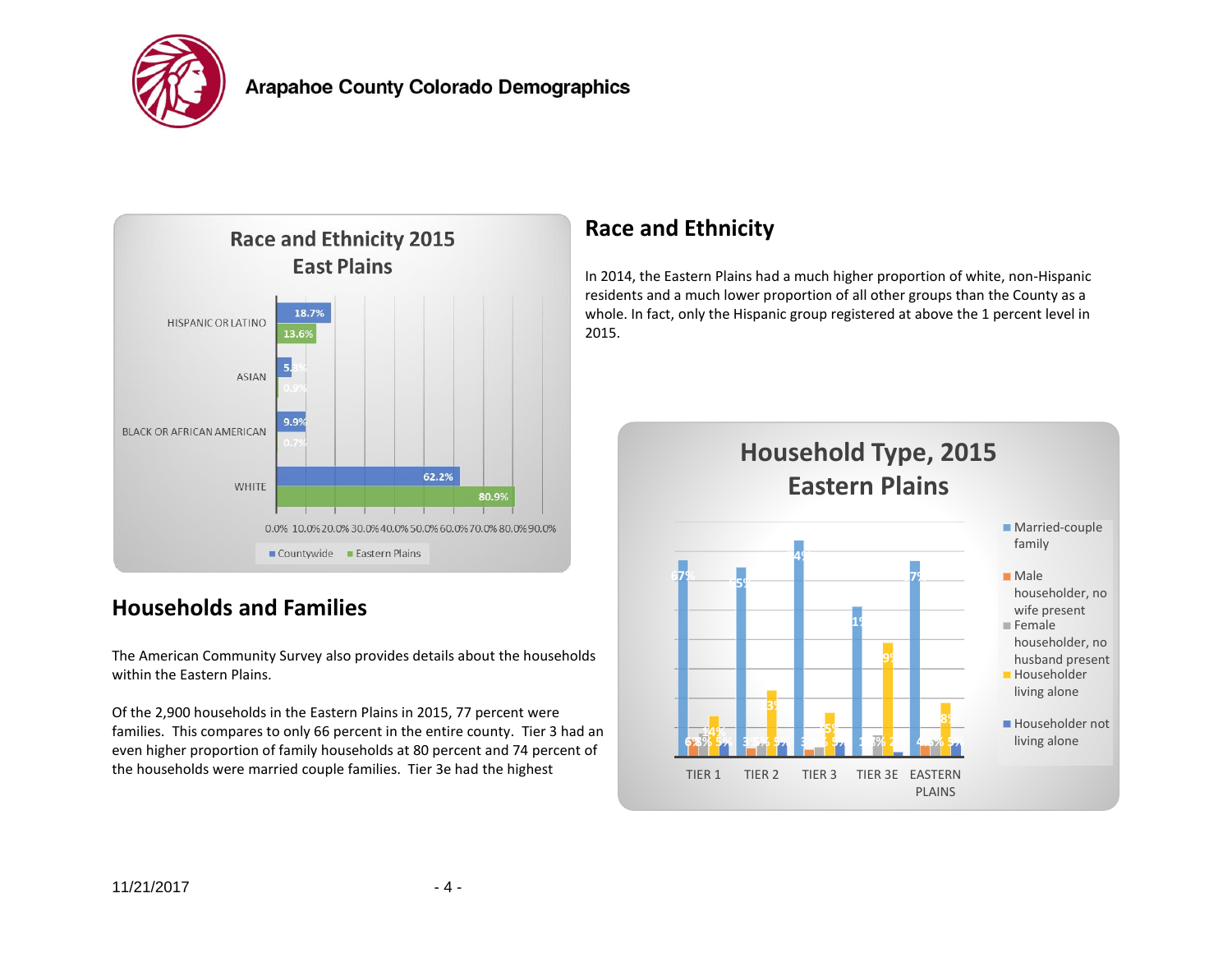

percentage of householders who live alone, 39 percent. Tier 1 contained 14 percent female-headed families somewhat above the countywide figure of 12 percent.



#### **Education**

In 2014, 35 percent of people 25 years and over living in the eastern plains had a high school diploma or equivalency and 23 percent had a bachelor's degree or higher. These figures differ significantly from the County figures where 20 percent were high school graduates and 40 percent had a bachelor's degree or higher. Nine percent of eastern plains residents were dropouts; they were not enrolled in school and had not graduated from high school, similar to the County figure of 8 percent. Tier 1 had the most persons with at least a bachelor's degree (590), while Tier 2 had the largest number of high school graduates (1,038).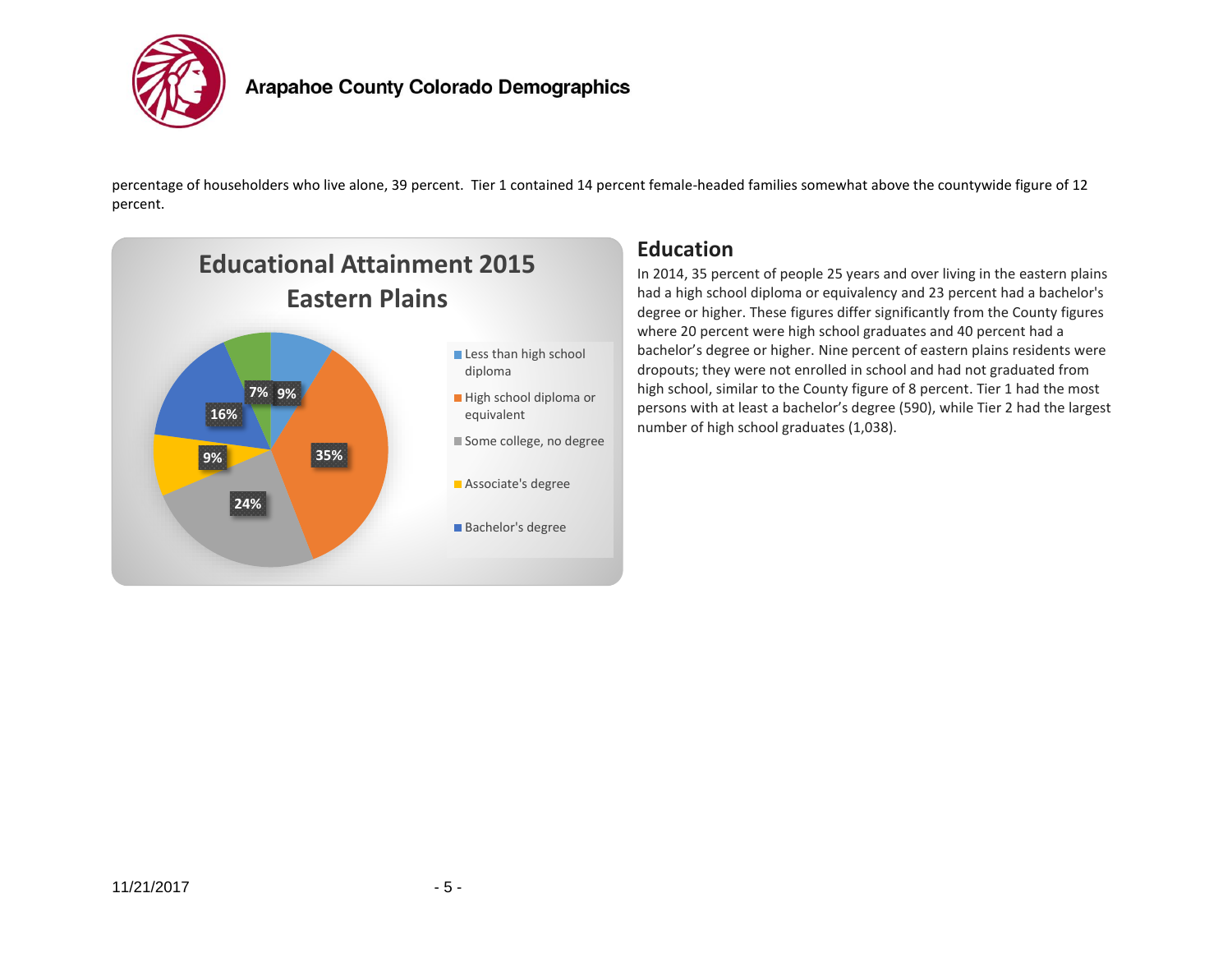

#### **Income**

The ACS reports that the annual income of households for the 2011- 2015 period was \$74,100. This is \$10,800 above the county median of \$63,300. Tier 3 has the highest median income at \$89,400 and Tier 3e has the lowest at \$39,200, the only tier below the county figure.



#### $11/21/2017$  - 6 -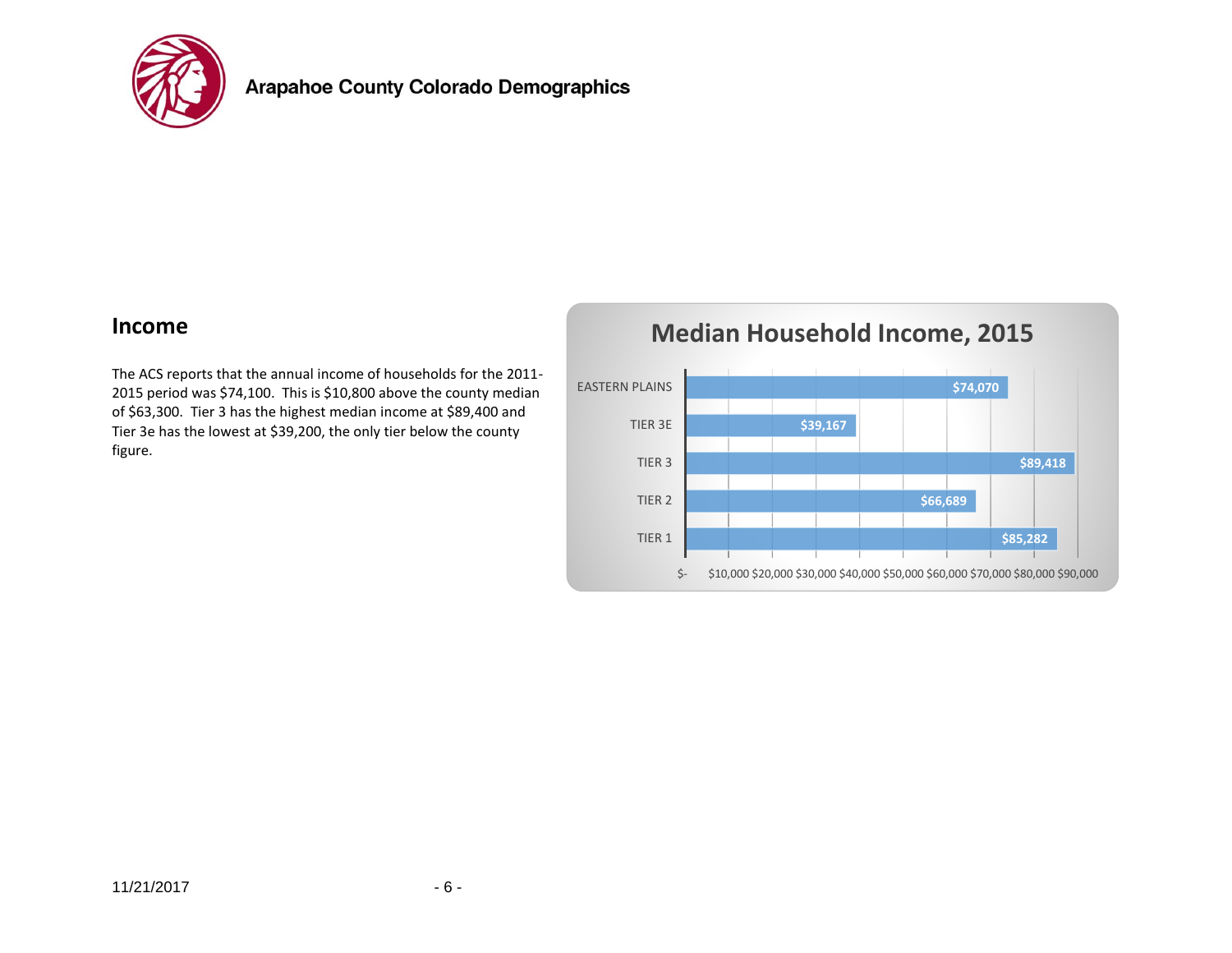

#### **Poverty**

The Census Bureau estimates the number of families with incomes in the previous 12 months that fell below the poverty level. The actual level is linked to family size. Of the 12,300 families that had incomes below the poverty level in the 2011-2015 ACS, only 148 live in the Eastern Plains portions of the county. The 148 families make up 7 percent of the 2,200 families in the Eastern Plains in 2010. The countywide poverty rate is 8 percent.

With a number as low as 148, the margin of error is quite high but the chart shows the percentages for each tier. Only Tier 3e had a rate equal to the county figure, with 12 percent of families with incomes below the poverty level.

#### **Employment**

The Local Employment Dynamics series of data jointly sponsored by the Census Bureau and the Bureau of Labor Statistics provides data down to the block level for employment covered by the unemployment insurance program. Therefore, it is possible to tabulate the number of workers in the Eastern Plains portion of the county. As of 2015 (the latest data available at this level), only 967 jobs were reported in the Eastern Plains. This would not include any self-employed persons such as farmers. While the number has fluctuated some during the past decade, the total employed in the area has started to increase from the 800 jobs reported up until 2011.



### **Poverty Rate for Families, 2015**



#### **Eastern Plains Employment, 2003-2015**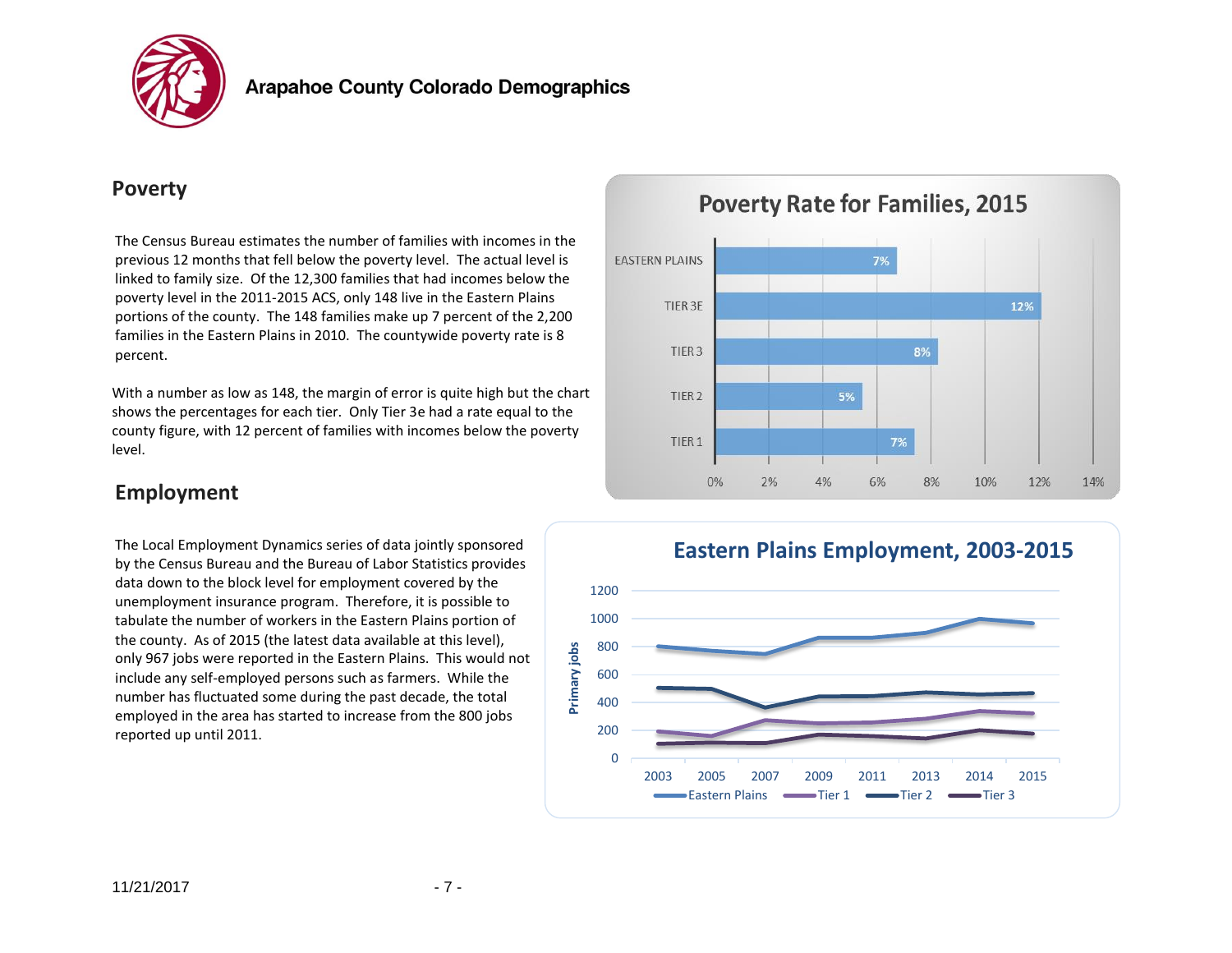

#### Inflow/Outflow Job Counts in 2015



 Tier 2 has had the most employment in the area for the past 10 years but has dropped about 38 jobs since 2003. Tier 1 has been steadily growing since 2007, with a 2014 total of 339 but a drop to 323 in 2015. Tier 3, as expected for the most rural tier, had stayed at about 100 jobs until 2009 and had 177 jobs in 2015.

It is interesting that only 316 of the 967 jobs are filled by persons who live in the Eastern Plains. With another 132 workers coming from elsewhere in Arapahoe County, almost half of the jobs are filled by county residents. Adams County residents make up another 20 percent. Eight percent commute from Denver County with smaller amounts from other neighboring counties.

Meanwhile, over 2,700 residents of the Eastern Plains were traveling to jobs outside the area. Thirty-one percent worked somewhere in Arapahoe County; 23 percent worked in Denver County; 22 percent in Adams County; and the rest scattered throughout the metro area. The major destinations in Denver were downtown (105 jobs) and DIA (81 jobs). The major locations in Adams County were the census tract just north of the Eastern Plains with 122 jobs and the tract along I70 from Chambers to Tower with 76 jobs.

#### **Occupations**

Occupations for the civilian employed population 16 years and over living in the eastern plains compared to the County, for 2014:

The eastern plains had much lower proportions of workers in management and service occupations but significantly higher proportions in natural resources and transportation occupations. This would be typical for more rural parts of the state.

| Civilian employed population 16 years<br>and over   | <b>Eastern plains</b><br>number | <b>Eastern plains</b><br>percent | <b>County percent</b> |
|-----------------------------------------------------|---------------------------------|----------------------------------|-----------------------|
| Management, business, science, and arts             | 1,355                           | 33.9                             | 41.2                  |
| Service                                             | 510                             | 12.8                             | 16.5                  |
| Sales and office                                    | 965                             | 24.2                             | 26.1                  |
| Natural resources, construction, and<br>maintenance | 613                             | 15.4                             | 7.8                   |
| Production, transportation, and material<br>moving  | 549                             | 13.8                             | 8.5                   |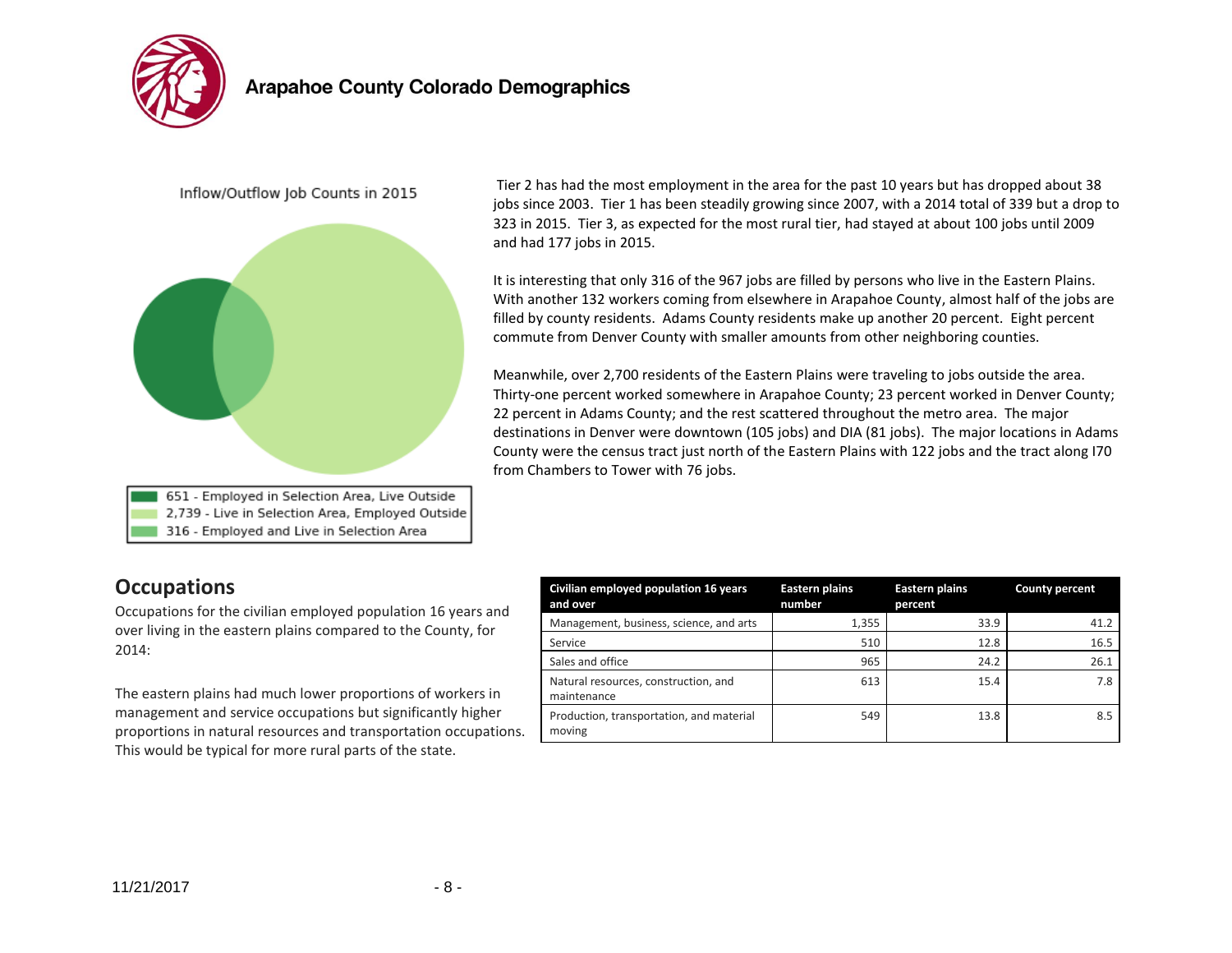



### **Travel Time to Work**

With the larger distances to places of employment, the Eastern Plains had a 2015 median travel time to work of 35 minutes, 10 minutes longer than the County median. Tier 3 had the highest median at 42 minutes. Only the few workers in Tier 3e had a travel time less than the County median, likely farmers who work at home.

### **Commuting to Work**

Of the 4,000<sup>1</sup> persons 16 years and older who commuted to work in 2015 in the eastern plains, 78 percent drove alone. This is consistent with the County figure. However, no one used public transportation in the eastern plains, since this was not available. Instead, the carpool figure of 13 percent equals the total of carpoolers and public transportation countywide. It is interesting that almost all (26 of 31) of the persons who walked to work lived in Tiers 1 and 2, most likely in the three communities of Byers, Deer Trail, and Strasburg. The higher proportion of those who worked at home likely includes the farmers and ranchers in the eastern plains.



<sup>1</sup> This number is higher than the count from the Local Employment Dynamics due to self-employed.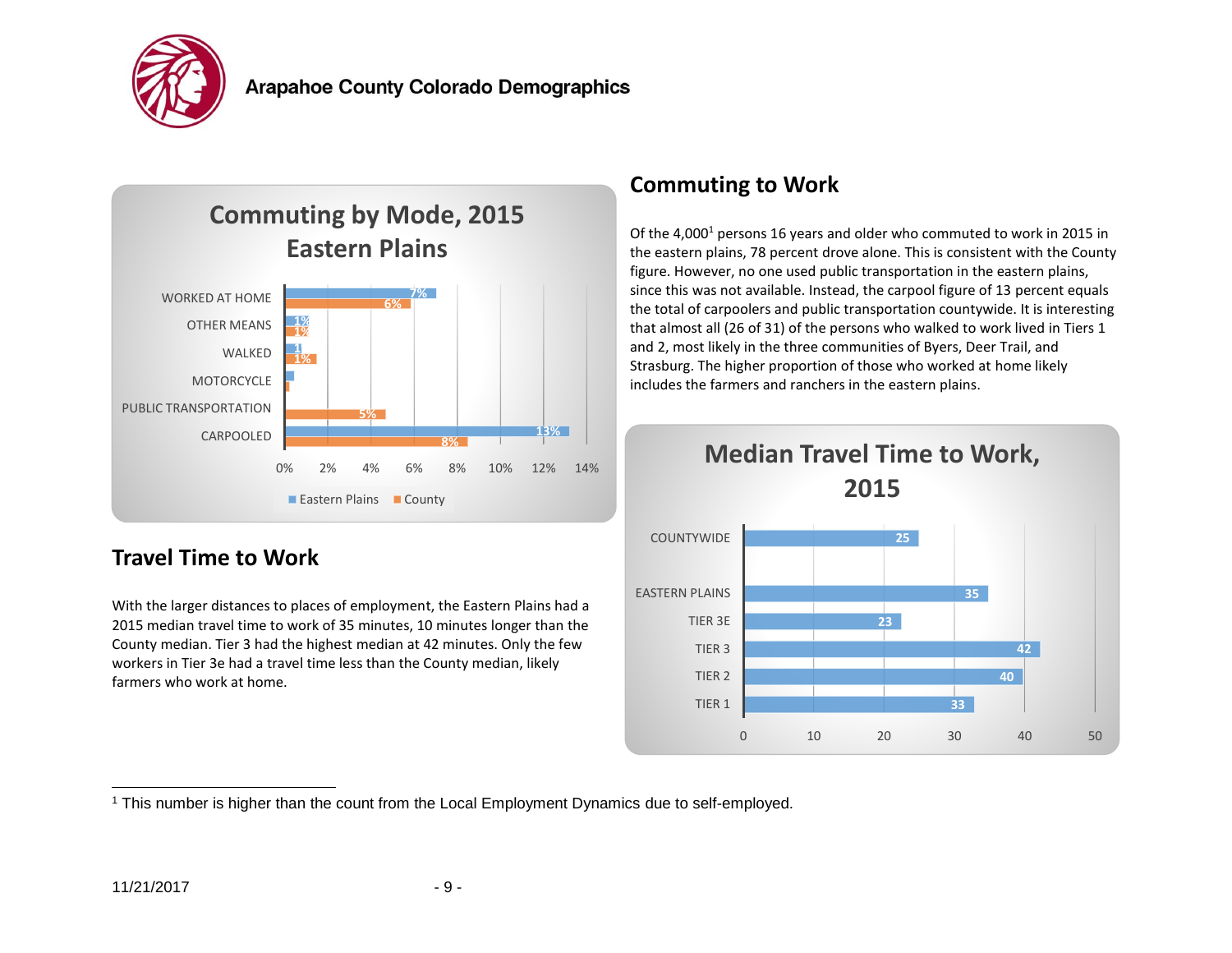

### **Housing Characteristics**

In 2015, the ACS found 226 of the 3,082 housing units in the Eastern Plains vacant, or 7.3 percent. This was somewhat higher than the 4.9 percent vacancy rate for the entire County. Tier 3, west of I-70, had almost no vacant units, while Tier 3e, east of I-70 had one in five units vacant.



| Area              | Total<br><b>Units</b> | <b>Occupied</b> | <b>Vacant</b> | Vacancv<br>Rate |
|-------------------|-----------------------|-----------------|---------------|-----------------|
| Tier 1            | 1,144                 | 1,088           | 56            | 4.9%            |
| Tier 2            | 1,456                 | 1,312           | 144           | 9.9%            |
| Tier 3            | 443                   | 425             | 18            | 4.2%            |
| Tier 3e           | 40                    | 32              | 8             | 20.1%           |
| Eastern<br>Plains | 3,082                 | 2,856           | 226           | 7.3%            |

As might be expected for a rural area, the Eastern Plains area had higher percentages of owner-occupied units than the entire County (82 percent compared to 62 percent). Only Tier3e had close to the percent of renter-occupied units as the County. However, this tier only had 32 housing units counted in the ACS so the change of a single unit from owner to renter could shift the percentage dramatically.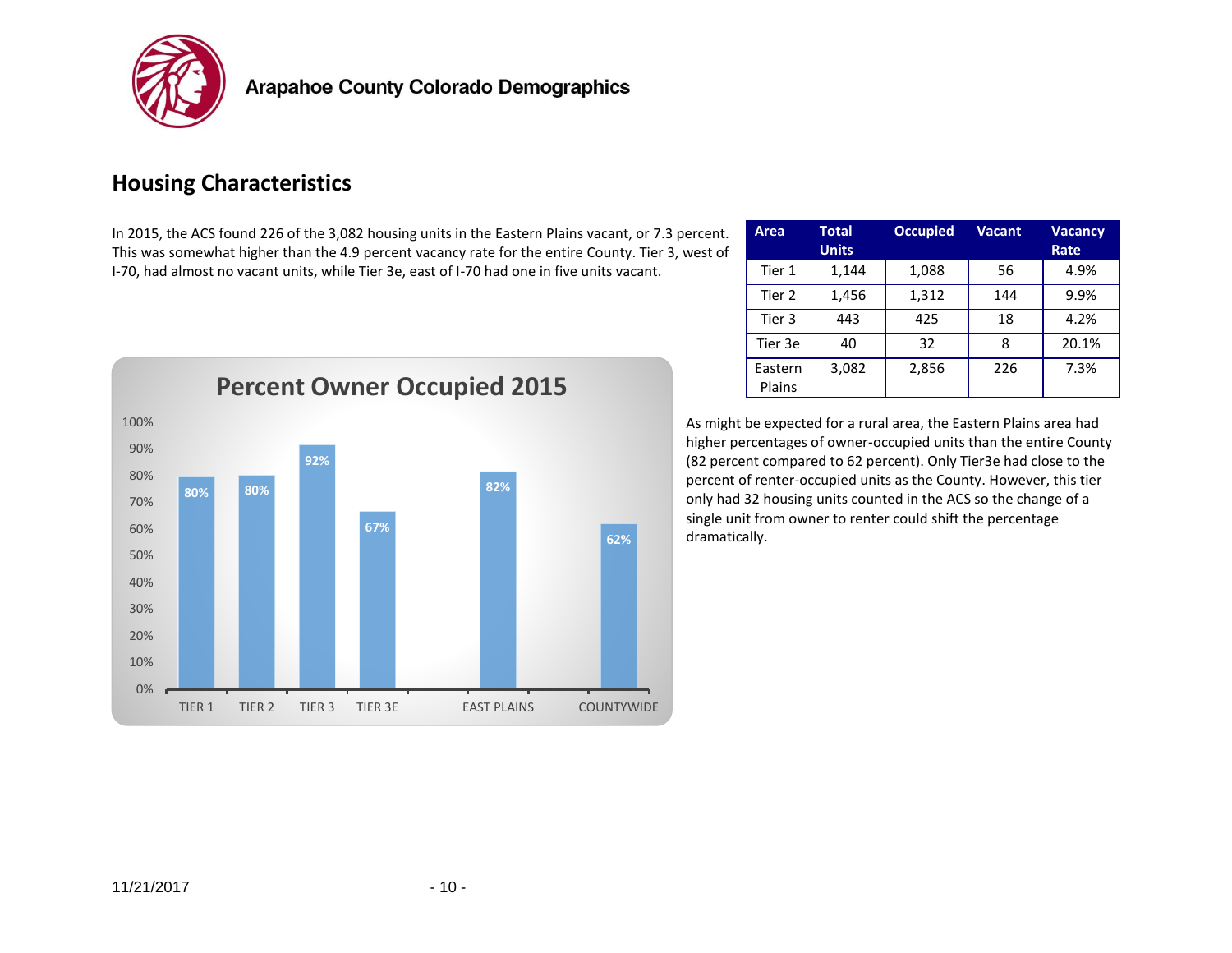



Again consistent with the rural nature of the Eastern Plains, there are very few multi-family structures. Eighty percent are single family detached units compared with 56 percent countywide. The area where the Eastern Plains stands out is in the percentage of mobile homes, 17 percent compared to 1 percent. These mobile home units are spread across the tiers: Tier 1, 265 units; Tier 2, 209 units; Tier 3, 31 units; and Tier 3e, 11 units.

The median housing value for owner-occupied units in 2015 was \$236,700 for the Eastern Plains and \$247,600 for the entire county. Tiers 1 and 3 were slightly higher than the County. Tier 2 was about \$50,000 lower and Tier 3e (with only 17 units) was over \$100,000 below the County median.